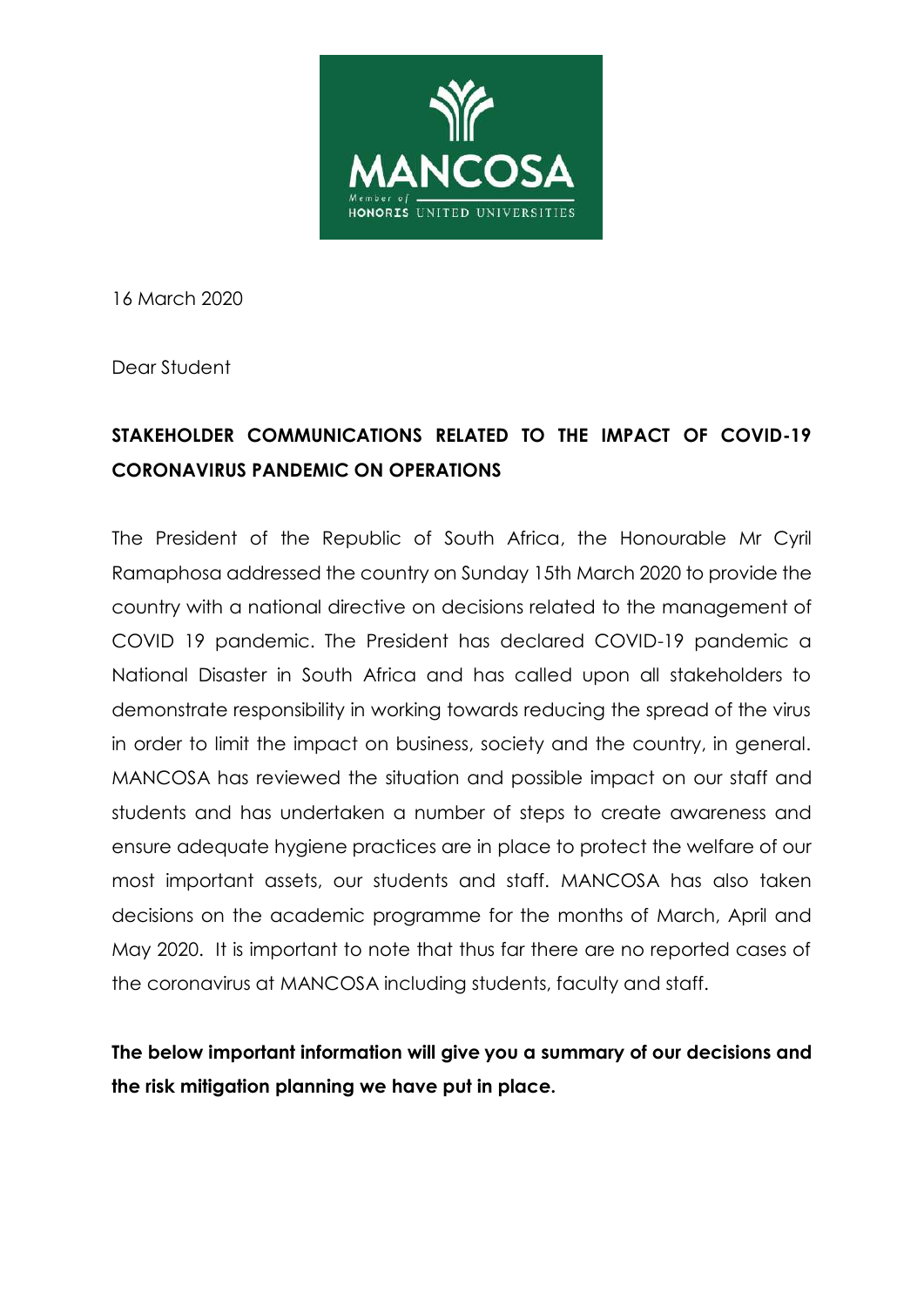

#### **1. Workshops**

We are fortunate that our students study through distance learning and have limited physical contact. All planned weekday and weekend support workshops are cancelled from and including 17 March 2020 until further notice. Students will have all the workshop and additional academic resources available to them via our online portals, namely mancosaconnect and mymancosa. The online academic content provides a rich resource for your learning. We encourage you to focus on your studies and use the resources provided.

#### **2. Examinations**

The examinations scheduled for April 2020 have been postponed to June 2020. MANCOSA is exploring the possibility of an alternative online assessment in lieu of the examination not being possibly executed in its traditional format. Further details relating to the revised assessment will be communicated in due course.

## **3. Assignments, Projects, Research Reports and other Assessments**

Assessments, inclusive of KCQs, short essays, assignments, projects and research related deadlines will continue as scheduled. Students are encouraged to ensure they submit on time. The standard extension process will apply.

## **4. Graduation**

The MANCOSA graduation ceremonies planned for the months of April and May 2020 have been cancelled. Students will receive a letter of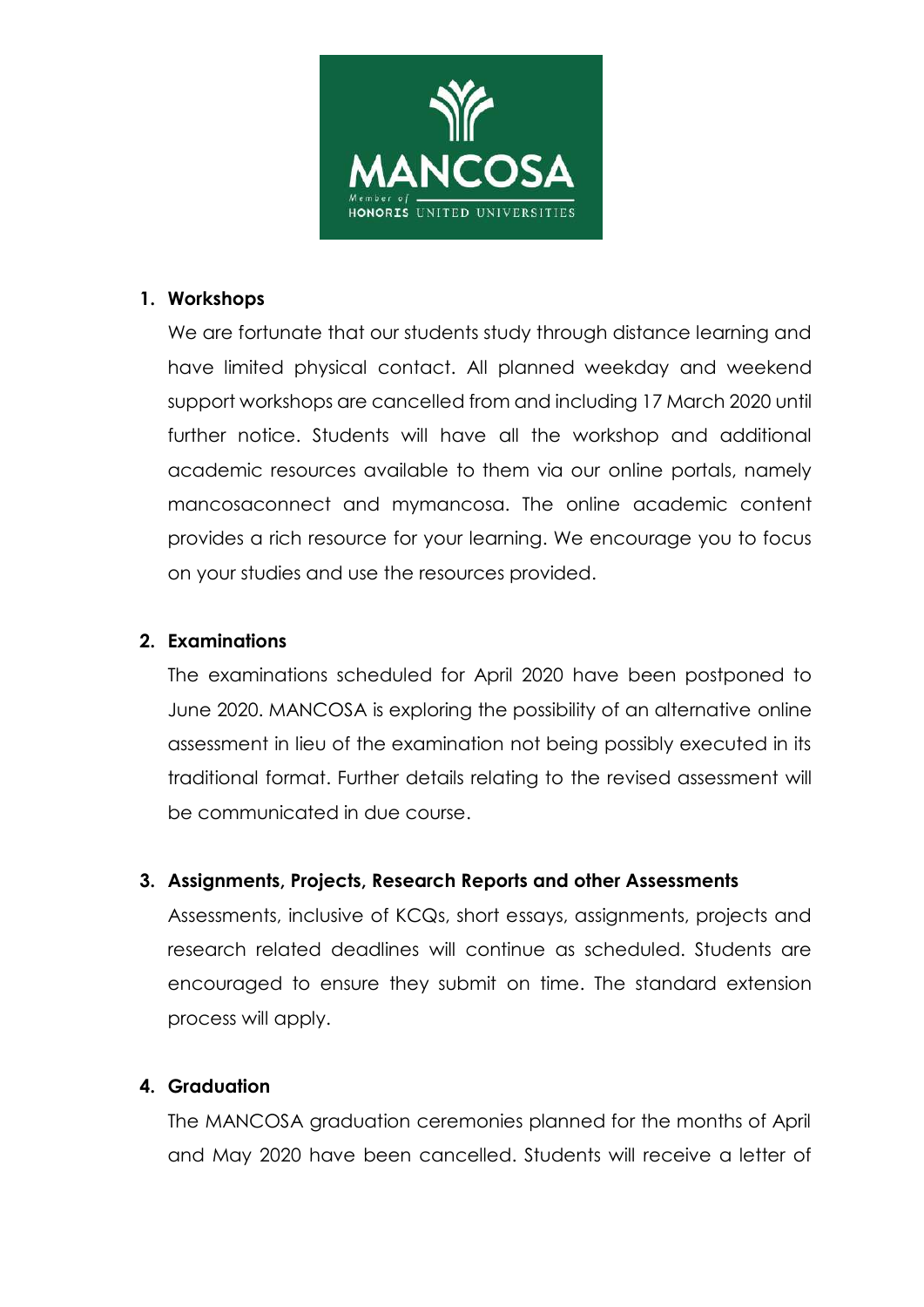

completion together with the certificate between mid – April and June 2020 in accordance with courier company policies and contingencies.

## **5. Access to MANCOSA Learning Centres, Satellite Office and Libraries**

MANCOSAs administrative offices will remain open until further notice. However, access to common learning spaces, student gathering areas and recreational spaces, such as classrooms, student meeting rooms, libraries and cafeterias will be prohibited until further notice.

We trust that the situation will improve and render additional drastic measures unnecessary. We will be in regular contact to give you updates, as your health, safety and learning is of paramount importance to us. MANCOSA regrets the inconvenience caused.

# **As a reminder, the coronavirus is thought to spread mainly from person-toperson.**

- Between people who are in close contact with one another (within about 1-2m).
- Respiratory droplets produced when an infected person coughs or sneezes.

As the virus spreads through the world, there will be other cases in our community. Here's what you can do to reduce the risk to yourself, your family and our campus community:

1. Wash your hands well and frequently, substitute a handshake for a smile, don't share eating utensils or cups,